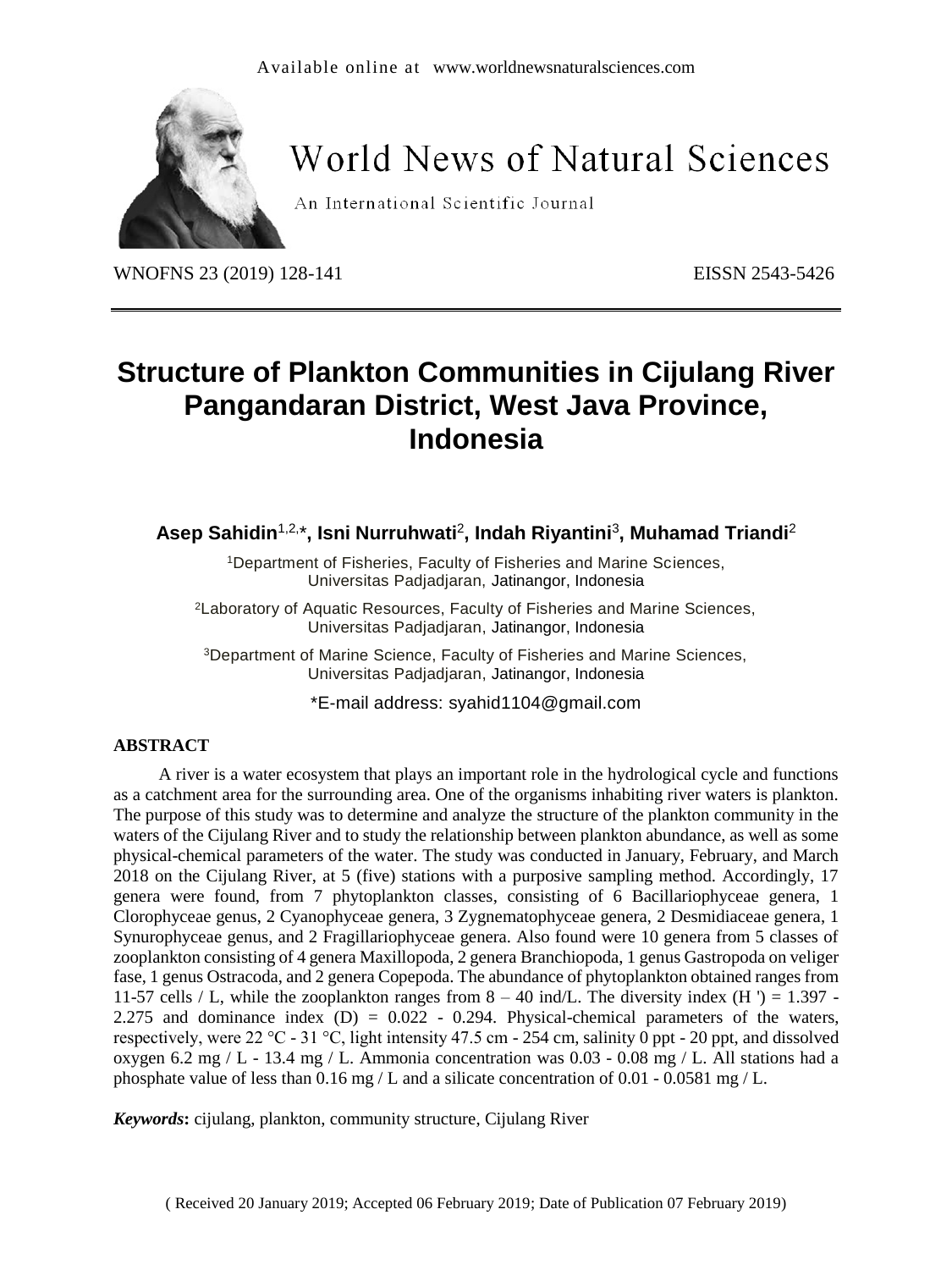# **1. INTRODUCTION**

River is a water ecosystem that plays an important role in the hydrological cycle and functions as a catchment area for the surrounding area. As an ecosystem, river waters are composed of various biotic and abiotic components that interact and influence each other. Components in the river ecosystem will interact with each other to form an energy flow that will create the stability of the ecosystem. One of the biotic components found in the river is plankton. Plankton can be divided into two, namely phytoplankton and zooplankton. Phytoplankton has a very important role in the river ecosystem, because by its nature autotrophs are able to convert inorganic matter into organic matter and produce oxygen which is absolutely necessary for the lives of higher-level creatures. Therefore, zooplankton can utilize phytoplankton as its food source and then it will be utilized by consumers with a higher level.

Rivers are strongly influenced by weather factors, river flow characteristics and the lifestyle of people who live around the banks of rivers. This condition causes the quality and quantity of rivers to be strongly influenced by climate change and the activities of surrounding communities. These factors cause interrelationships between one and the other. If the interaction of some components is disrupted, changes in conditions will occur which will cause the ecosystem to become unbalanced. Characteristics of the Cijulang River have several different salinity in each region due to the influence of tides. The greater the tidal height and the smaller the river discharge, the further the salt water intrusion. Otherwise the smaller the tidal height and the greater the river discharge, the shorter the distance of saltwater intrusion.

Cijulang River plays a major role in the lives of the surrounding community, but because of the many activities around the watershed resulting in Cijulang River can experience changes in the plankton community structure. The existence of plankton and its community structure in the waters of the Cijulang River also has no research data yet.

Community structure is a concept that studies species composition or composition and its abundance in a community. In general, there are three approaches that can be used to describe community structures, namely species diversity, species interactions, and functional interactions. Plankton community structure can change with the influence of water quality. Water quality includes two variables, namely, physical variables (current, water temperature, and light transparency) and chemistry (DO, pH, ammonia, and phosphate) that can affect plankton abundance, diversity, and dominance. Based on the above, the abundance, diversity, and composition of plankton in the Cijulang, the community structure that will be a natural indicator of the waters on the Cijulang River.

The results of this research are expected to provide an overview of the condition of the quality of the waters of the Cijulang River through a description of the biological quality of the waters and as a basis for decision making in the context of river and coastal management and conservation, as well as conservation-based ecotourism.

#### **2. MATERIALS AND METHODS**

This research was carried out on the Cijulang River, Kertayasa Village, Cijulang District, Pangandaran Regency, West Java with coordinates 07° 44' 13" 108° 29' 53". Sampling was done in January-March 2018. Determination of stations was done by purposive sampling as many as 5 stations. Distribution of locations was distinguished based on land use and the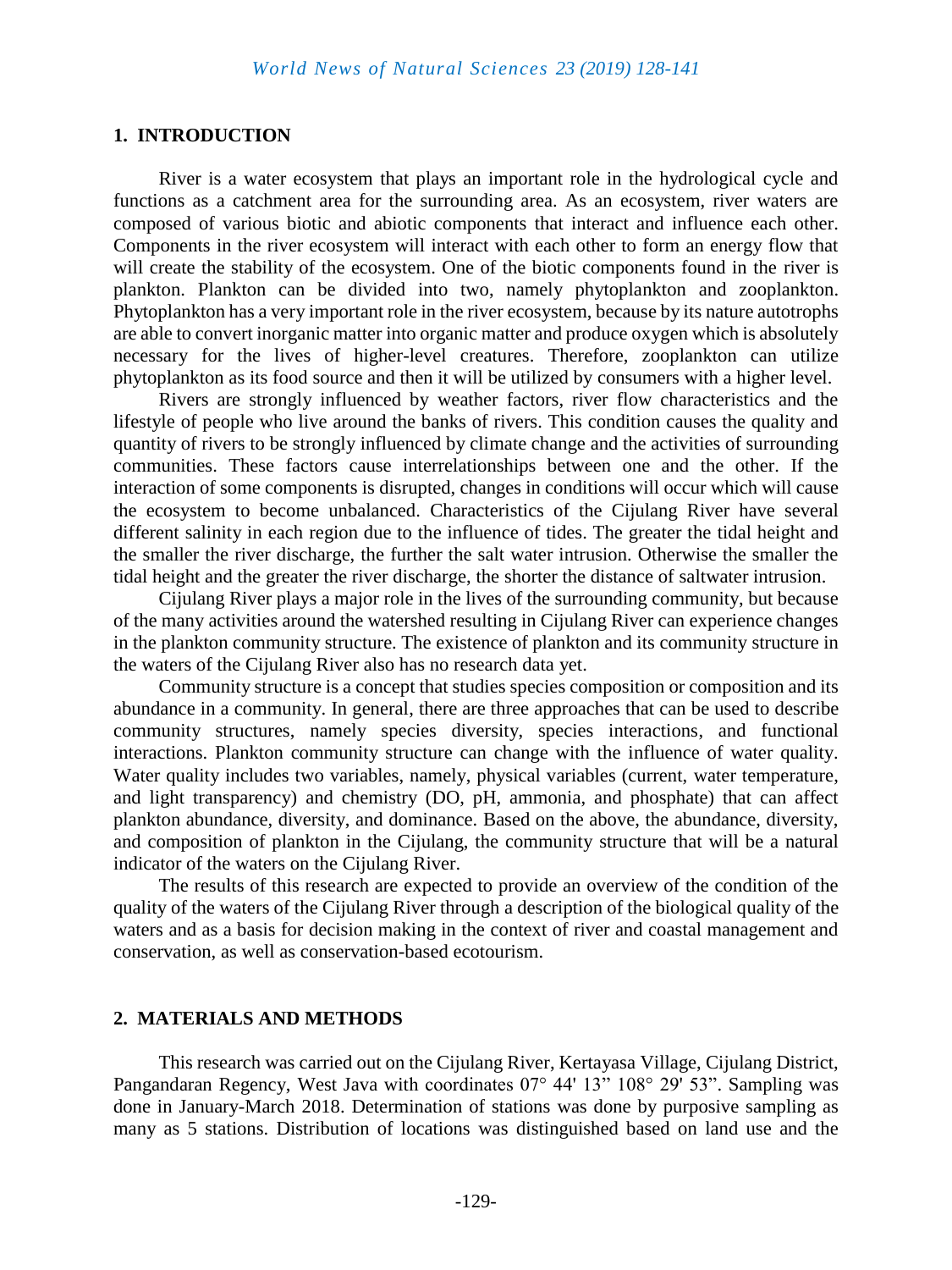hydrological cycle (**Figure 1**). Station 1 is in front of the cave, station 2 is near the residential area and tourism place, the station is located in the mangrove nipah area, station 4 is almost the same as station 3, but the salinity is higher, and station 5 is in the conservation area and mangrove tourism.



**Figure 1.** Map of the Cijulang River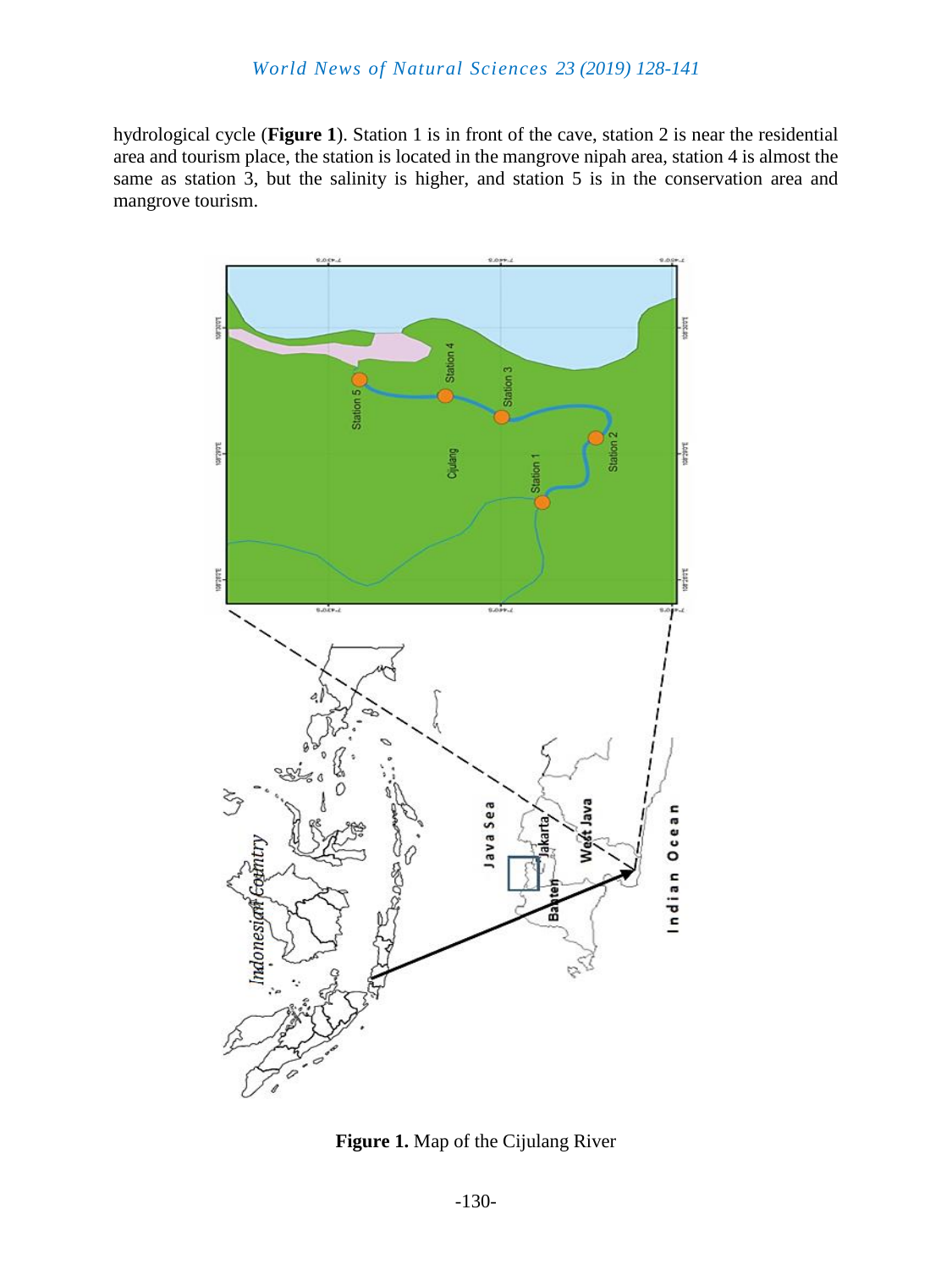Plankton was identified to the genus level by looking at the morphology of the body with the help of the book Planktonology and the book The Marine and Fresh-Water.

Water samples taken one bottle at each station are on the surface with a total of 50 mL, before being put into a sampling bottle, filtering is done using plankton net with a size of 60 µm mesh with a volume of 20 liters. In a 50 mL sampling bottle, 5 drops of lugol were given to preserve the plankton in it. Furthermore, the bottle sample is inserted into the ice box and taken to the laboratory for analysis.

#### *Plankton Abundance*

$$
N = n \times (\frac{Vr}{V\rho}) \times (\frac{1}{Vs})
$$

Explanation:

- N : plankton abundance (individual / L)
- n : identified plankton
- Vr : concentrated volume of water
- Vo : volume of water examined
- Vs : volume of filtered water.

# *Plankton Diversity Index*

$$
H' = -\sum P i \ln P i
$$

Explanation:

- H' : Shannon-Wiener diversity index
- $Pi$  : ni/N
- ni : abundance of species in rank-i
- N : total abundance.

The Shannon-Wiener diversity index criteria are divided into 3, namely:

| H' < 1     | : Low diversity    |
|------------|--------------------|
| 1 < H' < 3 | : Medium diversity |
| H' > 3     | : High diversity.  |

# *Dominance*

$$
D = \sum [\frac{ni}{N}]^2
$$

Explanation:

- $D =$ Dominance index
- $ni$  = Number of individual species-i
- $N =$ Total number of individuals.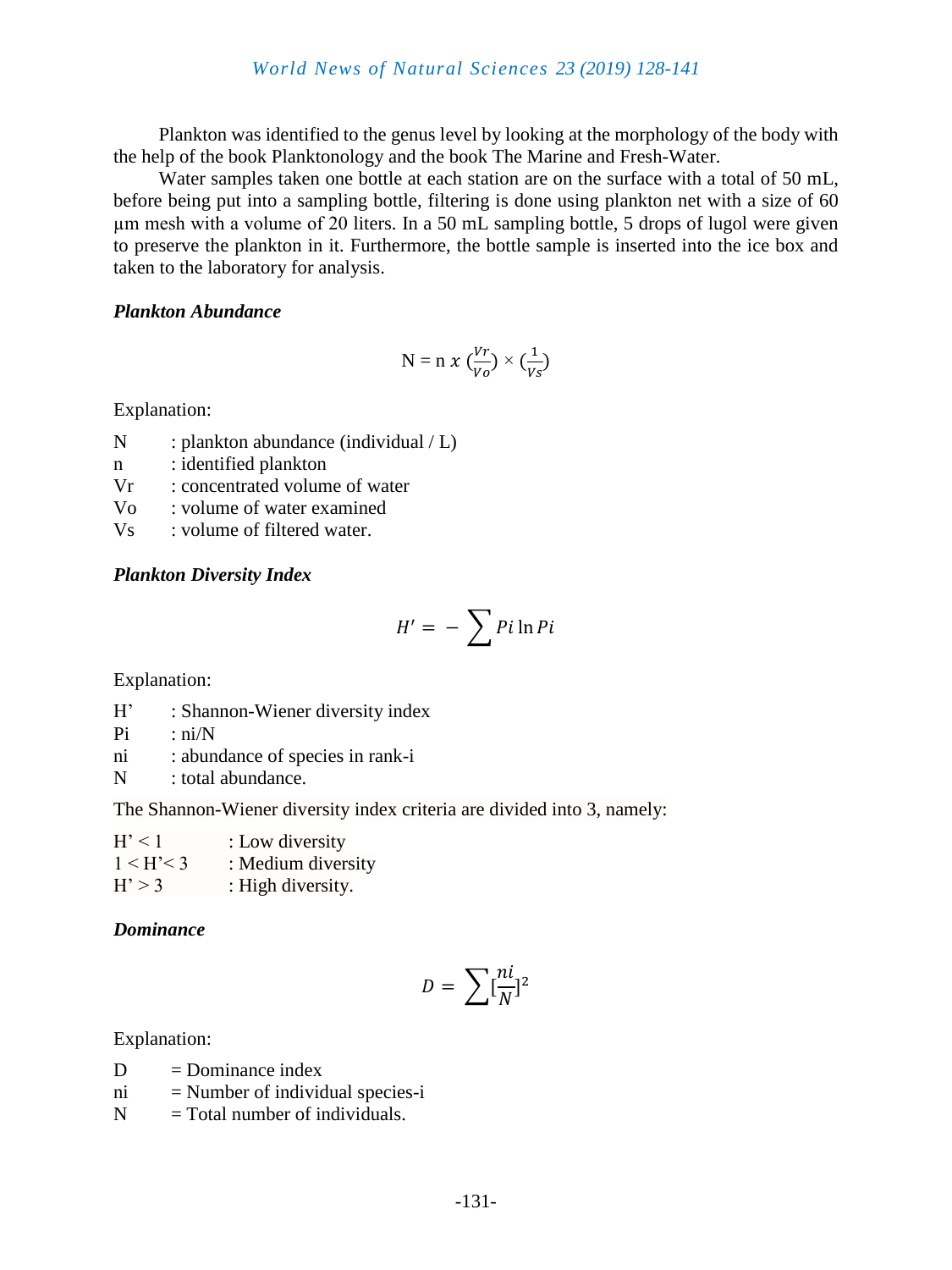# **3. RESULT AND DISCUSSION**

# **3. 1. Physical and Chemical Data of the Cijulang River**

The water temperature at Station 3 is higher, presumably because data retrieval is carried out during the day around 12, while Station 1 is done in the morning around 8 o'clock. The temperature pattern of river ecosystems is influenced by various factors, such as: the intensity of sunlight, heat exchange between water and the surrounding air, geographical height, and also the canopy factor (vegetation closure) of trees growing on the edge of the water. Temperatures in the waters affect molecular movements, fluid dynamics, saturation levels of gas solubility, and organism metabolism.

| <b>Parameters</b>         | <b>Station 1</b>      | <b>Station 2</b>       | <b>Station 3</b>         | <b>Station 4</b>       | <b>Station 5</b>             |
|---------------------------|-----------------------|------------------------|--------------------------|------------------------|------------------------------|
| Temperature $(^{\circ}C)$ | $25.8 \pm 7$          | $27.3 \pm 7$           | $28.3 \pm 6$             | $28.3 \pm 5.5$         | $28.5 \pm 5.5$               |
|                           | $(22-28)$             | $(24-30)$              | $(26-31)$                | $(26 - 30, 5)$         | $(26-30,5)$                  |
| Brightness (cm)           | $101.2 \pm 84.5$      | $118.7 \pm 91$         | $205.7 \pm 133$          | $179.5 \pm 102.5$      | $141 + 49$                   |
|                           | $(47.5 - 132)$        | $(59-150)$             | $(121-254)$              | $(117.5 - 220)$        | $(101-150)$                  |
| pH                        | $7.1 \pm 0.4$         | $7.1 \pm 0.3$          | $7.1 \pm 0.2$            | $7.0 \pm 0.2$          | $7.0 \pm 0.3$                |
|                           | $(6.9-7.2)$           | $(7-7.2)$              | $(7-7.1)$                | $(7-7.1)$              | $(6.9-7.1)$                  |
| Salinity (ppt)            | $\overline{0}$        | $1.3 \pm 2$<br>$(0-2)$ | $5.3 \pm 4$<br>$(4.0-7)$ | $7\pm 6$<br>$(5.0-10)$ | $15.3 \pm 10$<br>$(11-20.0)$ |
| DO (ppm)                  | $11.5 \pm 5.7$        | $9.3 \pm 5$            | $9.5 \pm 4.1$            | $9.7 \pm 4.7$          | $10.7 \pm 6.9$               |
|                           | $(7.7-13.4)$          | $(6.2-11.2)$           | $(7-11.1)$               | $(6.6-11.3)$           | $(6.5-13.4)$                 |
| Ammonia (ppm)             | $0.036 \pm 0.02$      | $0.052 \pm 0.047$      | $0.059 \pm 0.036$        | $0.046 \pm 0.029$      | $0.056 \pm 0.019$            |
|                           | $( \leq 0.03 - 0.04)$ | $( \leq 0.03 - 0.08 )$ | $( \leq 0.03 - 0.07 )$   | $( \leq 0.03 - 0.06)$  | $(0.05 - 0.07)$              |
| Phosphate (ppm)           | $\leq 0.16$           | < 0.16                 | < 0.16                   | < 0.16                 | < 0.16                       |
| Silicate (ppm)            | 0.05                  | 0.04                   | 0.02                     | < 0.01                 | < 0.01                       |

**Table 1.** Water quality at study site

The lowest brightness in the Cijulang River is 47.5 cm at Station 1, to the highest 254 cm at Station 3. The highest brightness is found at Station 3, this is because the area at Station 3 is very open and there is no canopy that blocks the entry of sunlight to the station. Unlike Station 1, there are many trees around it and the width of the water is smaller than Station 3. Data retrieval time also affects brightness, Station 3 has the highest brightness value because data collection is done during the day while at Station 1 is done in the morning.

The pH range in the Cijulang River is between 6.9 to 7.2 (Table 1). The pH value shows almost the same tendency at each station. Based on the measurement results it can be concluded that the pH range value of the Cijulang River is in the ideal range for plankton growth. The pH condition is still quite in accordance with the life of plankton on the Cijulang River.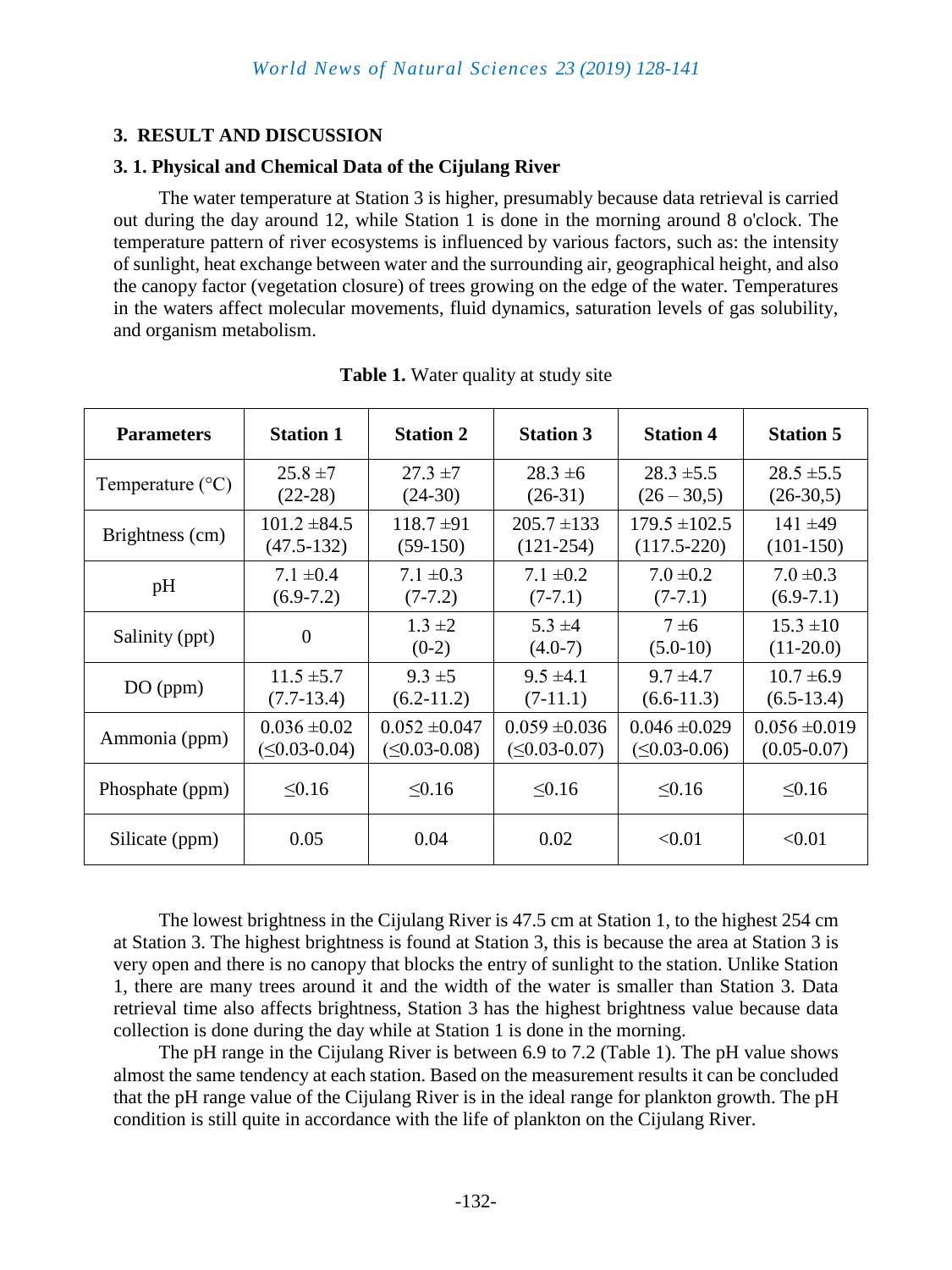#### *World News of Natural Sciences 23 (2019) 128-141*

The ability of water to bind or release a number of hydrogen ions will indicate whether the solution is acidic or basic. In clean water, the total concentration of  $H^+$  and  $OH^-$  ions is in balance, or known as  $pH = 7$ .

Aquatic organisms, especially plankton, can live ideally in a smaller pH range or slightly larger than a pH value of 7. Thus the waters of the Cijulang River have the ability to bind and release hydrogen ions quite well. Salinity on the Cijulang River is at the value of 0 ppt at Station 1 up to 20 ppt at Station 5.

The difference in the surface salinity of the Cijulang River at each station was due to the tides that came from Batu Karas Beach. Salinity value can also be affected by rainfall, if rainfall is high then the salinity in these waters will be relatively lower compared to the condition of no rain. This is because at Station 5 is the area closest to the river mouth which causes the salinity at Station 5 to be higher than the other stations.

The range of dissolved oxygen values in the Cijulang River is at 6.2 ppm at Station 2 to 13.4 ppm at Station 1 and Station 5. The highest dissolved oxygen at Station 1 can be caused because Station 1 has a fairly heavy current. Heavy currents cause wider water levels and more chance of oxygen diffusion from the air. The highest dissolved oxygen is also found at Station 5, this is suspected because at Station 5 photosynthesis was carried out by phytoplankton and plants in the waters around the Cijulang River were like mangrove trees.

Ammonia, the ammonia value obtained is relatively small, in fact there are some values that are below the detection limit of the measuring device. The highest ammonia value is at Station 2 with a value of 0.08 ppm and the lowest is almost at each station with different time taking with a value of less than 0.03 ppm. Ammonia has a different value at each station caused by the process of autolysis or excretion of living things that are on the Cijulang River. Values of 0.03 to 0.08 are still a low value for ammonia. Ammonia can come from the decomposition of organic matter through ammonification and the process of cell autolysis and excretion of ammonia by zooplankton can act as a decomposer.

According to ammonia levels in natural waters are usually less than  $0.1 \text{ mg NH}_3$  / liter. According to this data, the Cijulang River is still in a good range based on its ammonium content.

Phosphate, the phosphate data obtained during the study is <0.16 at each station. It can be said that the value is not optimum enough for plankton growth. The statement that the low phosphate content in waters can be caused by physical and biological factors such as currents, winds, and phytoplankton abundance.

With a low phosphate value, it can be said that many phytoplankton use phosphate as a source of nutrients for consumption needed for their lives. In addition, this is caused by the properties of phosphate particles which have a particle weight more than the mass of water, so that phosphates will tend to settle in the bottom of the water.

Silicate, Based on the data obtained the highest silicate value is at Station 1 with a value of 0.06 ppm and the lowest at Station 4 and 5 with a value of less than 0.01 ppm. The silicate value obtained decreases from Station 1 to Station 5. Bacillariophyceae class phytoplankton is one of the biological parameters closely related to silicates because of the high and low abundance of Bacillariophyceae in waters, depending on the silicate content.

Phytoplankton, which are mostly found in the Cijulang River, especially at Station 3 and 5 are from the Bachillariophyceae class. On the other hand, at Station 4 and 5 there is an abundance of zooplankton which is greater than at the other stations.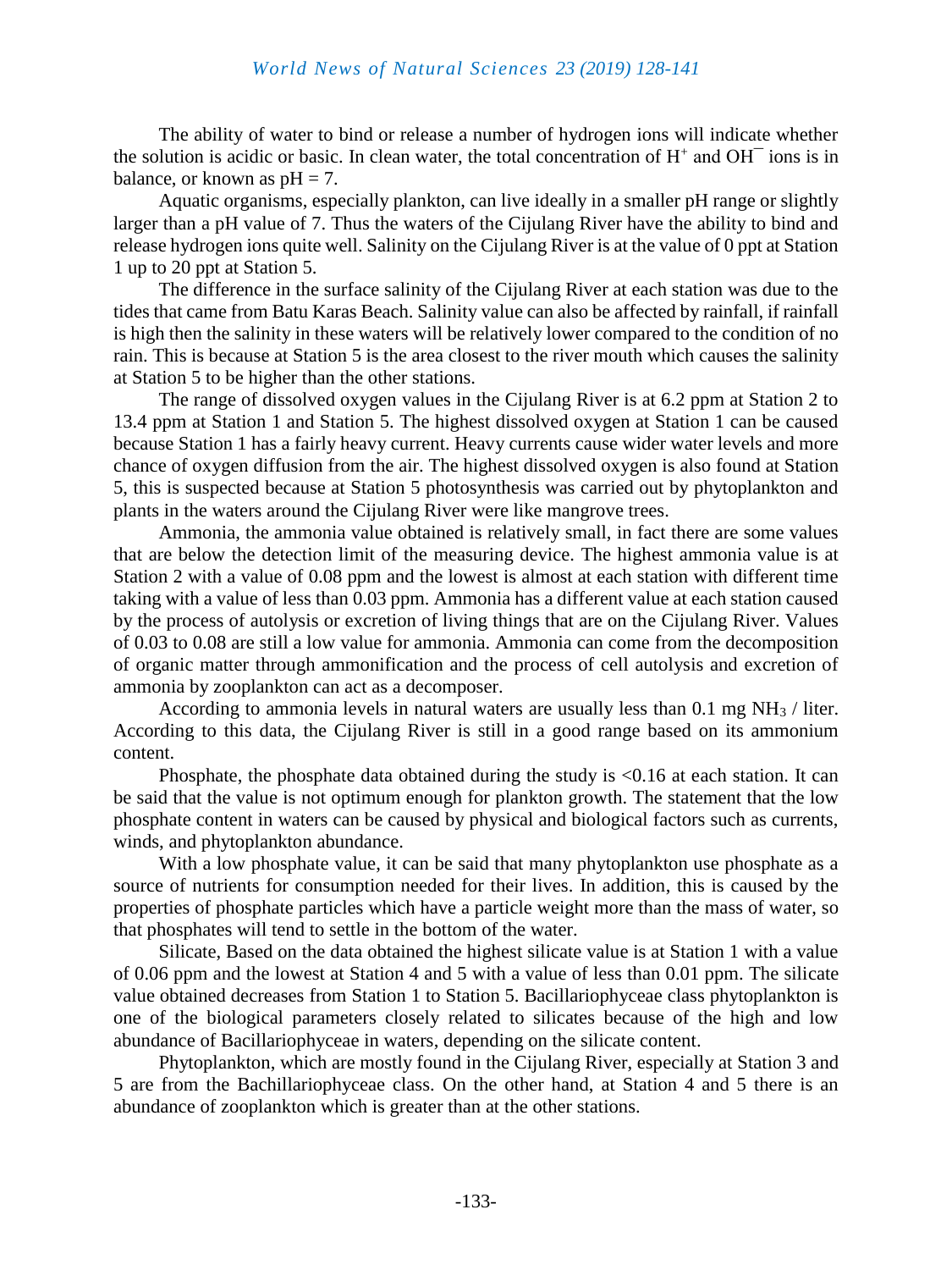This is thought to be a factor in the small amount of silicates in the Cijulang River. Bachillariophyceae or Diatoms can grow optimally if they are able to effectively absorb available silicates. The higher the effectiveness of silicate absorption by diatoms, the lower the concentration of silicates in a waters. The main source of silicates comes from rock weathering, so that coastal waters generally get a silicate supply through rivers carrying silicate minerals from rock weathering.

#### **3. 2. Plankton Community Structure**

Plankton enumeration results show that 17 genera were found from 7 phytoplankton classes consisting of 6 Bacillariophyceae genera, 1 Clorophyceae genus, 2 Cyanophyceae genera, 3 Zygnematophyceae genera, 2 Desmidiaceae genera, 1 Synurophyceae genus, and 2 Fragillariophyceae genera (**Figure 2**). There were also 10 genera from 5 zooplankton classes consisting of 4 Maxillopoda genera, 2 Branchiopod genera, 1 Gastropoda genus in the veliger phase, 1 Ostracoda genus, and 2 genera Copepoda (**Figure 3**).



**Figure 2.** Composition of phytoplankton classes on the Cijulang River.



**Figure 3.** Composition of the Zooplankton class on the Cijulang River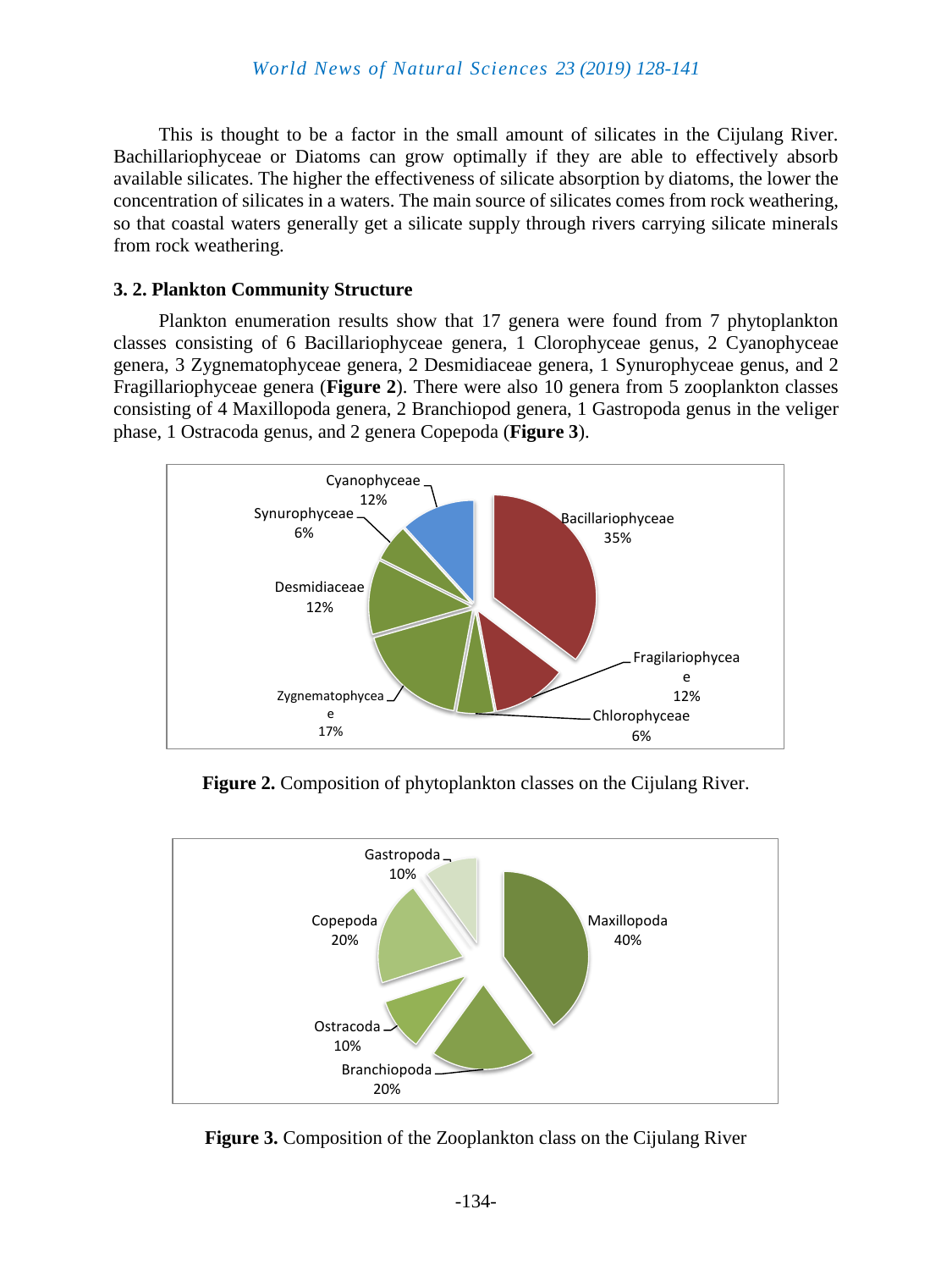In Figure 2 it indicates that the Bachillariophyceae class has a wide spread with a percentage of 35%. Dominance of Bachillariophyceae is also found in the waters of Jakarta Bay (Yuliana 2012), and in Bojo Waters. This condition is a common thing in fresh or sea waters that the composition of phytoplankton is dominated by the Bachillariophyceae group.

Based on Figure 3, it shows that phylum Arthropoda, especially the Maxillopoda class has the highest spread of 40% and the lowest in the Mollusca phylum in the veliger phase with one class, namely Gastropod with a percentage of 10%. The presence of arthropods is very dependent on environmental factors, namely the abiotic environment and biotic environment.

Abiotic environmental factors can be derived from physical factors, such as temperature, water content, porosity, soil structure, while chemical factors, such as salinity, pH, soil organic matter content, and soil mineral elements. Biotic environmental factors influence the presence and density of Arthropod populations.

Environmental factors that are suitable for the growth and development of zooplankton from phylum Arthropoda cause this phylum to overflow on the Cijulang River, especially the Maxillopoda class.



**Figure 4.** Graph of plankton composition at each station

The graph (**Figure 4**) shows that the comparison of the composition of phytoplankton and zooplankton in the Cijulang River has a reciprocal relationship. The more the number of phytoplankton genus, the fewer the number of genus zooplankton, and vice versa. This is because when the number of phytoplankton is higher, it will be used by zooplankton, which in the next station has more genus numbers. But at Stations 4 and 5, there was a decrease in the number of genera in each plankton.

This is because the waters are not suitable, like a heavy current, so there are only a few planktons that can live and develop properly.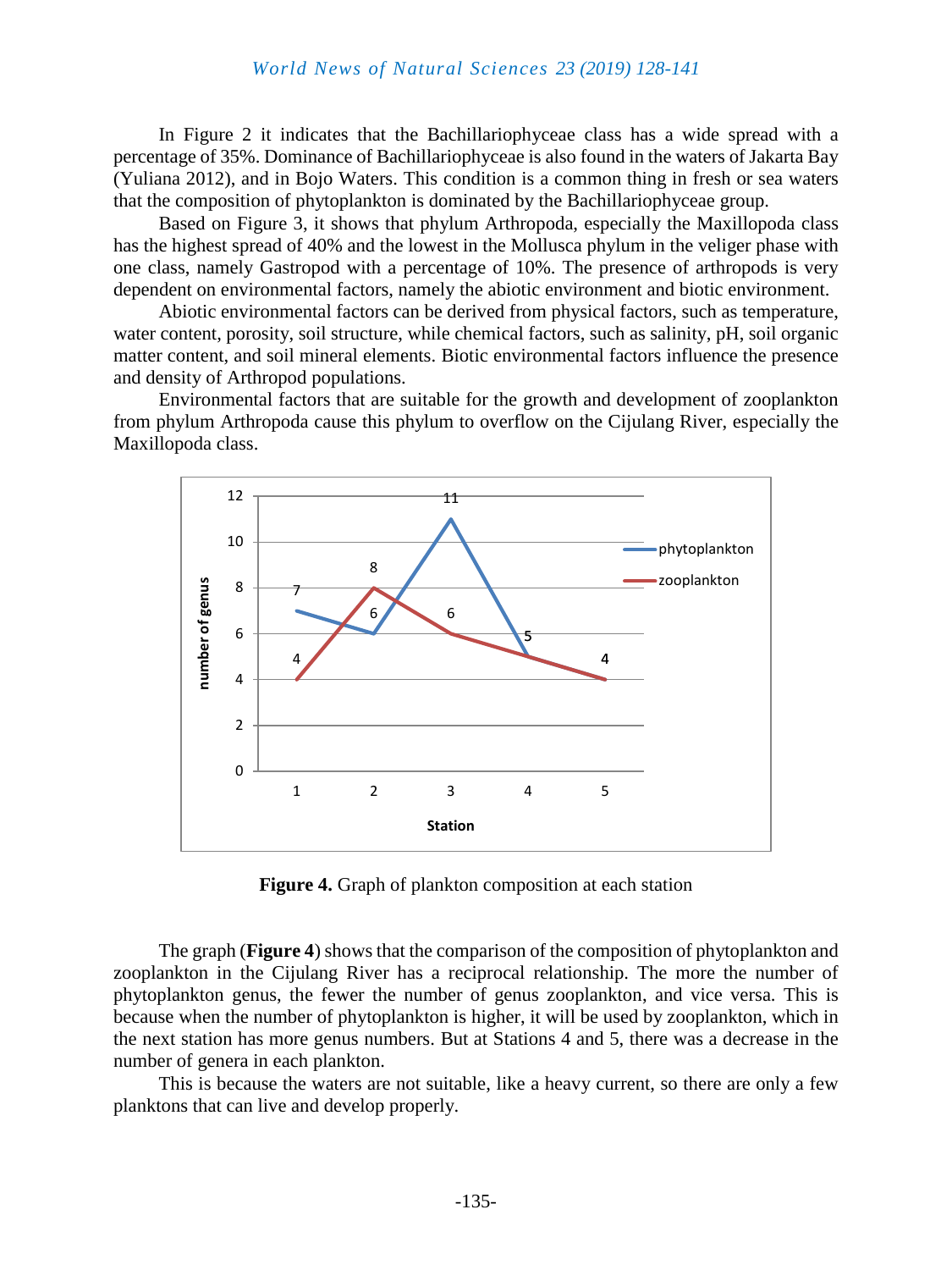#### **3. 3. Plankton abundance on the Cijulang River**

The abundance of plankton on the Cijulang River has quite a variety of values at each station and each month (**Figure 5**). The abundance of identified plankton has varying values at each station, the highest abundance value is at Station 2, especially in March 2018. This is because Station 2 has the physical and chemical characteristics of water that are optimal for the life of plankton, whereas in February it was the lowest abundance compared to January and March. This is because the weather in February is experiencing a rainy season so that the physical and chemical characteristics of water are less suitable for the life of plankton.



**Figure 5.** Graph of plankton abundance on the Cijulang River



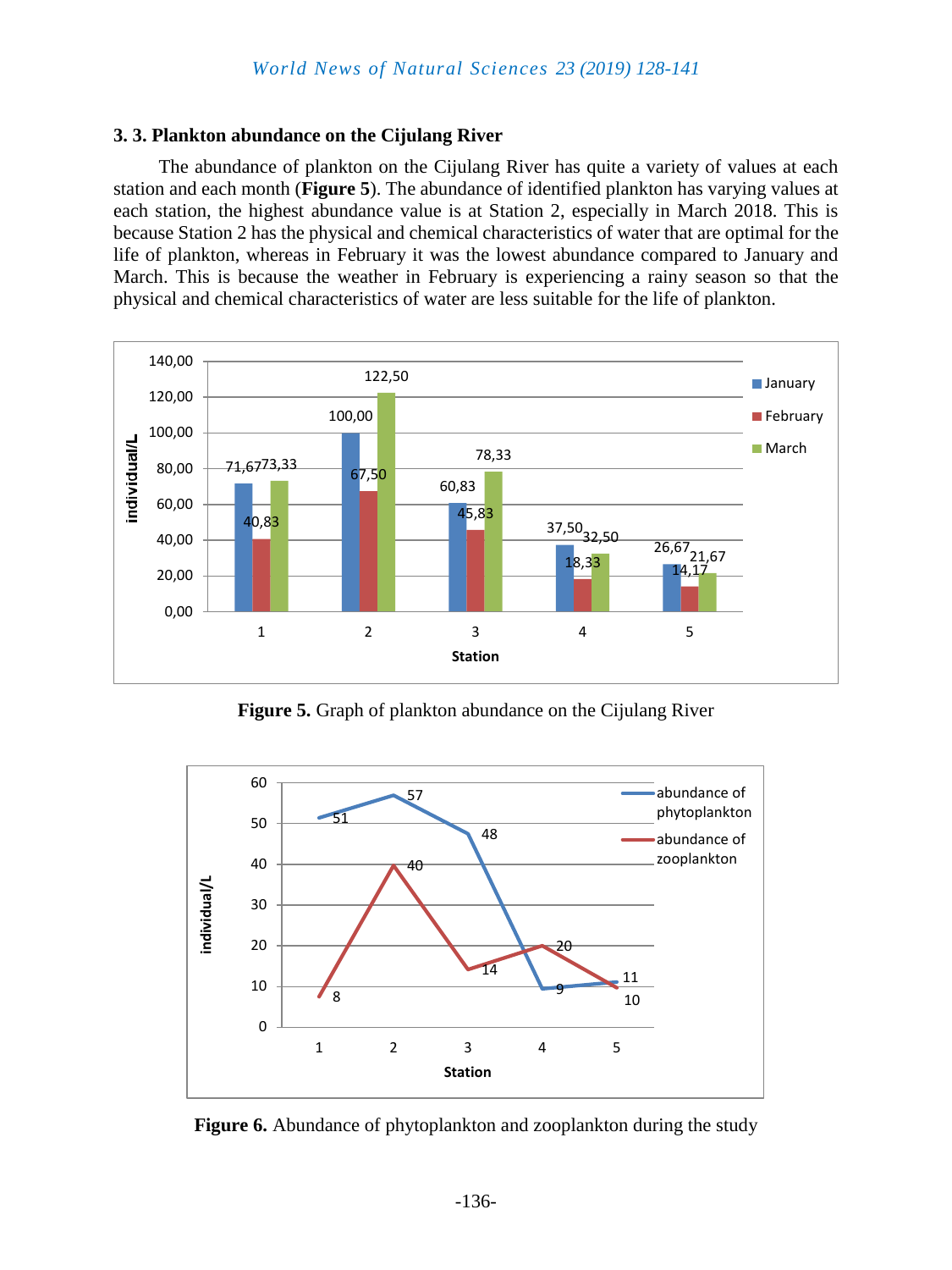The high abundance value obtained at Station 2 is also caused by environmental parameters that affect the life and growth of the plankton. At this station environmental parameters are said to be in the appropriate range, temperature, pH, and water brightness has optimal values to support the life of plankton, whereas phosphate nutrient is not an optimum value and has not become a limiting factor for the life of plankton.

Plankton abundance (**Figure 6**) is the highest at Station 2, with phytoplankton abundance value of 51 per liter cell and zooplankton abundance of 8 per liter cell. The high abundance of phytoplankton with zooplankton is directly proportional. This is in accordance that most zooplankton depend on nutritional sources in the form of organic matter, both in the form of phytoplankton and organic substances that enter the waters.



# **3. 4. Diversity index**

**Figure 7.** Plankton diversity is average

Calculation results at each station and time of observation show that the plankton diversity index value is included in the medium category as the criteria put forward by Masson (1981) that the value of  $H \le 1$  is included in low diversity and the value of  $1 \le H \le 3$  is the diversity and stability of the medium category community. The diversity index value obtained ranged from 1.40 - 2.28 (**Figure 7**).

# **3. 5. Dominance Index**

Dominance index (**Figure 8**) illustrates the presence or absence of species that dominate other species. The calculation results show that more have values close to 0 (zero) compared to those near 1 (one). It can be concluded that generally in the waters of the Cijulang River during the study from January to March there was no dominance of plankton.

The plankton community structure, that has been observed, shows that there are no species that predominantly dominate other species, water-physico-chemical parameters are in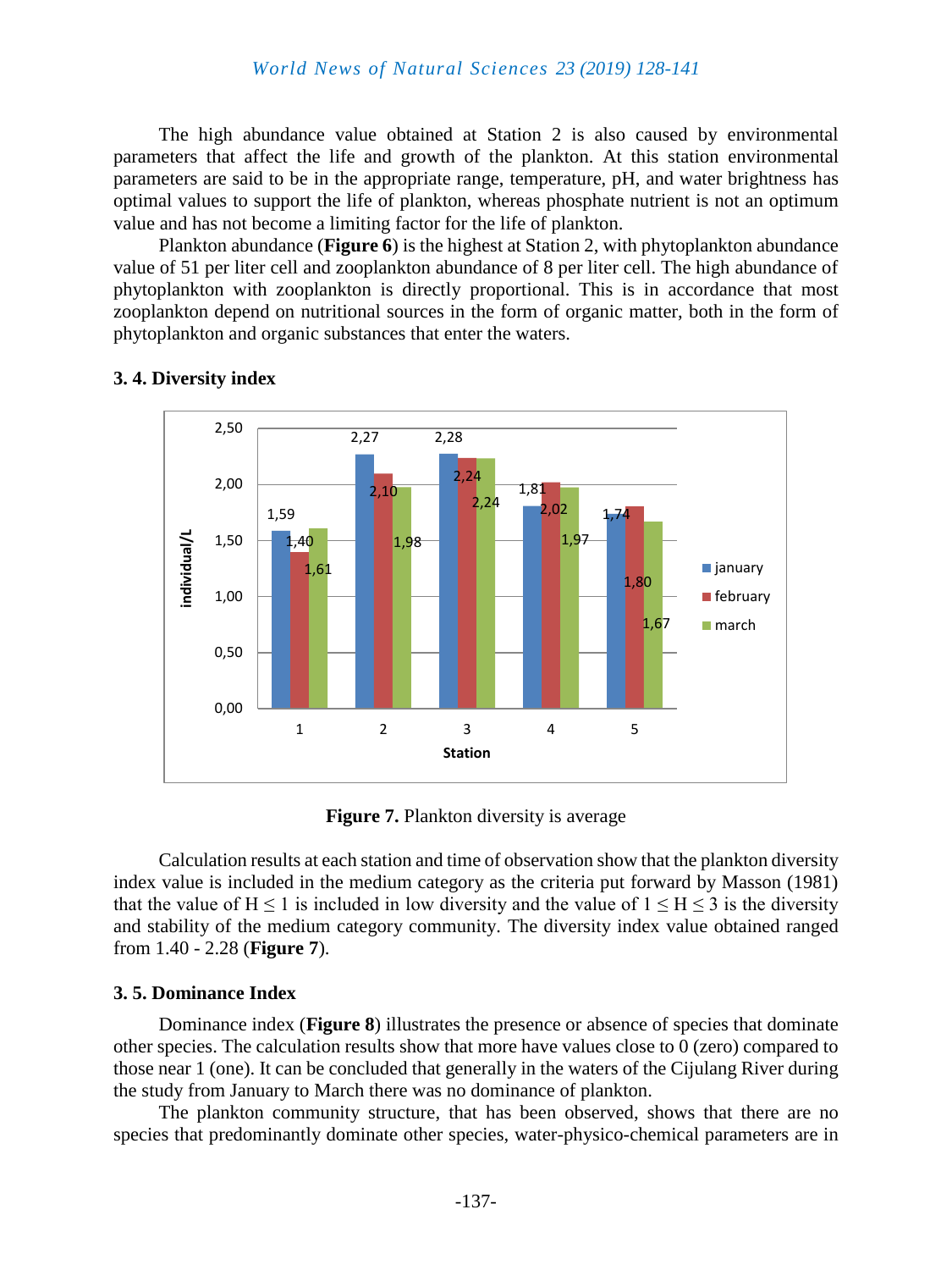# *World News of Natural Sciences 23 (2019) 128-141*

the appropriate range so the competition does not occur, all species have equal opportunities to grow and develop well. This shows that the condition of the community structure is stable, environmental conditions are quite prime, and there is no ecological pressure on the biota in the habitat.



**Figure 8.** Dominance of plankton from January to March

# **4. CONCLUSION**

The types of phytoplankton obtained during the study amounted to 7 classes and were dominated by the Bachillariophyceae class of 34%, in zooplankton there were 5 classes dominated by Maxillopoda by 40%. The highest number of phytoplankton found at each station is the genus Closterium, and the highest number of zooplankton at each station is the Cyclops genus. The highest plankton abundance value is found at station 2 in March with the value of 122 liters cells, and the lowest at station 5 in February with a value of 12 liters cells. The abundance of phytoplankton ranges from 11 - 57 cells / L and zooplankton ranging from 8 - 40 ind / L. The plankton community has an index of species diversity with moderate diversity values at each station.

#### **Reference**

- [1] Ariyadej, C., Tansakul, R., Tansakul, P., and Angsupanich, S. (2004). Phytoplankton diversity and its relationships tothe physico-chemical environment in the Banglang Reservoir, Yala Province. *J. Sci. Technol*. 26(5): 595-607
- [2] Bilous O., S. Barinova, and P. Klochenko. 2014. The role of phytoplankton in the ecological assessment of the Southern Bug River middle reaches. *Fundamental and Applied Limnology,* 184(4): 277-295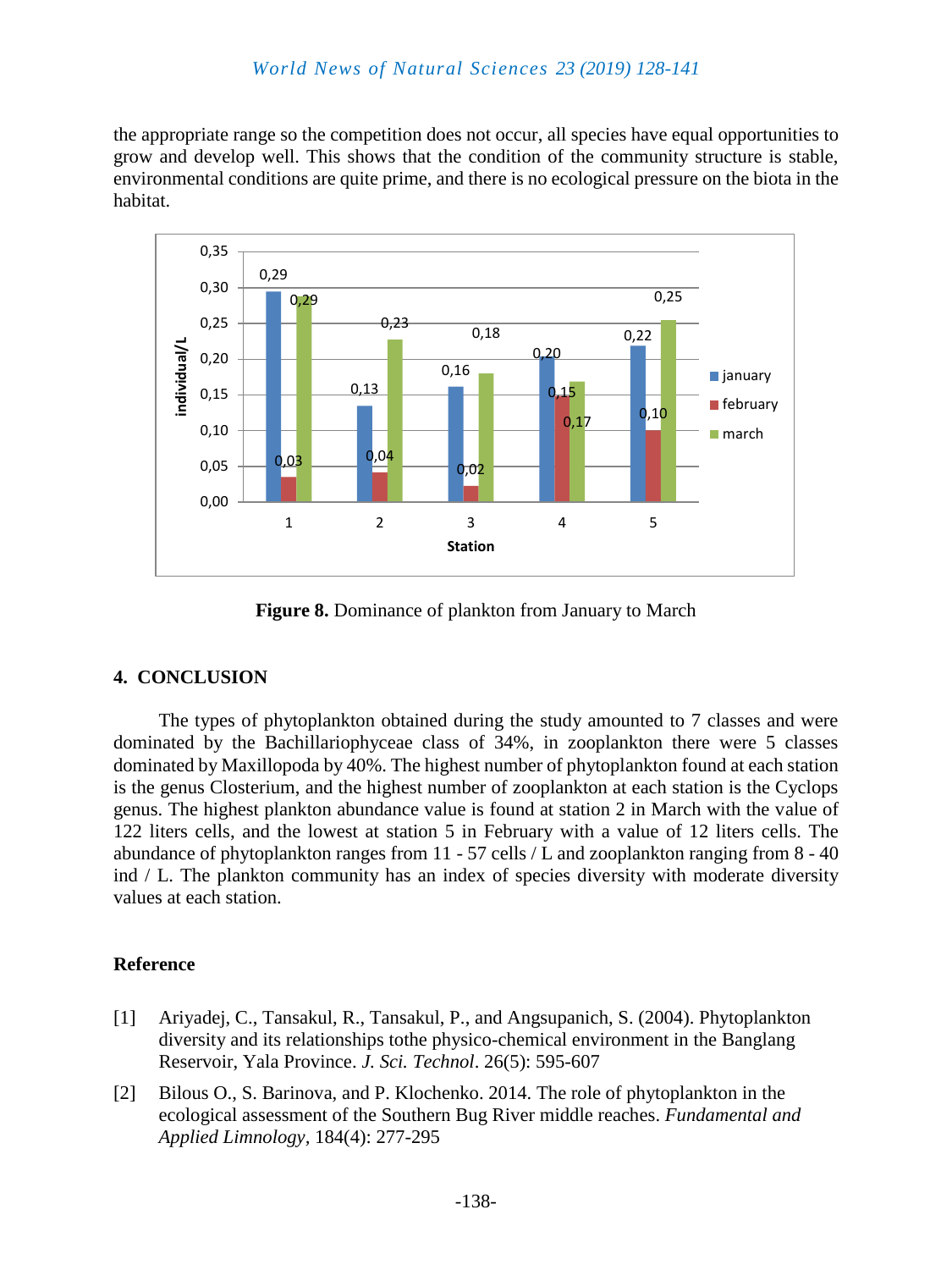- [3] Canfield, T.H. and Jones, J.R. (1996). Zooplankton abundance, biomass and size distribution in selected mid western water bodies and relation with trophic state. *J. Freshwat. Ecol*. 11: 171-181.
- [4] Chellapa, N.T., Borba, J.M., and Rocha, O. (2008). Phytoplankton community and physical-chemical characteristics of water in the public reservoir of Cruzeta, RN, Brazil. *Braz. J. Biol*. 68: 477-494
- [5] Rajagopal, T., Thangamani, A., Sevakodiyone, S.P., Sekar, M., and Archunan, G. (2010). Zooplankton diversity andphysico-chemical conditions in three perennial ponds of Virudhunagar, Tamil Nadu. *J. Environ. Biol*. 31: 265-272
- [6] Joshi, P. and Shrivastava, V.K. (2012). Ecological Study and Biodiverity of Tawa Reservoir and its surrounding areas of Hoshangabad district (Madhya Pradesh). *The Bioscan - An International Quaterly Journal of Life Sciences,* 7(1): 129-133
- [7] Khanna, D.R., Bhutiani, R., Gagan Matta., Singh, V., Kumar, D., and Ahraf, J. 2009. A study of Zooplankton diversity with special reference to their concentration in River Ganga at Haridwar. *Env. Con. J*. 10(3): 15-20
- [8] Negro, A.I., De Hoyos, C., and Vega, J.C., 2000. Phytoplankton structure and dynamics in Lake Sanabria and Valparaíso reservoir (NW Spain). *Hydrobiologia* 424: 25-37
- [9] Zhang, J.Y., Nim, W.M., Zhu, Y.M., and Pan, Y.D., 2013: Effects of different nitrogen species on sensitivity and photosynthetic stress of three common freshwater diatoms. *Aquat. Ecol*. 47: 25-35.
- [10] Jianying Y. Zhang, Wanmin M. Ni, Yinmei M. Zhu, and Yangdong D. Pan. Effects of different nitrogen species on sensitivity and photosynthetic stress of three common freshwater diatoms. *[Aquatic Ecology](https://link.springer.com/journal/10452)* March 2013, Volume 47, [Issue 1,](https://link.springer.com/journal/10452/47/1/page/1) pp 25-35
- [11] Zhang, Y., Yin, Y., Wang, M., and Liu, X., (2012). Effect of phytoplankton community composition and cell size on absorption properties in eutrophic shallow lakes: field and experimental evidence. *J. Optics Express* 20 (11): 11882-11898
- [12] Ziglio, G., Siligardi, M., and Flaim, G. (eds), (2006). Biological monitoring of rivers: applications and perspectives. John Wiley & Sons Ltd, Chichester, England.
- [13] Kumari Uma, Prashant Kumar, Ragini Mishra, and Dhruv Kumar Singh. Secondary Productivity of Zooplanktons in Lotic Water of River Saryu and Ganga at Saran District, Bihar, India. *Worls Scientific News* 96 (2018) 237-244
- [14] S. Dhanam, A. Sathya, and B. Elayaraj. Study of physico-chemical parameters and phytoplankton diversity of Ousteri lake in Puducherry. *Worls Scientific News* 54 (2016) 153-164
- [15] Tihomir S. Kostadinov, Anna Cabré, Harish Vedantham, Irina Marinov, Astrid Bracher, Robert J.W. Brewin, Annick Bricaud, Takafumi Hirata, Toru Hirawake, Nick J. Hardman-Mountford, Colleen Mouw<sup>j</sup>, ShovonlalRoy, and Julia Uitz. Inter-comparison of phytoplankton functional type phenology metrics derived from ocean color algorithms and Earth System Models. *[Remote Sensing of Environment](https://www.sciencedirect.com/science/journal/00344257)* [Volume 190,](https://www.sciencedirect.com/science/journal/00344257/190/supp/C) 1 March 2017, Pages 162-177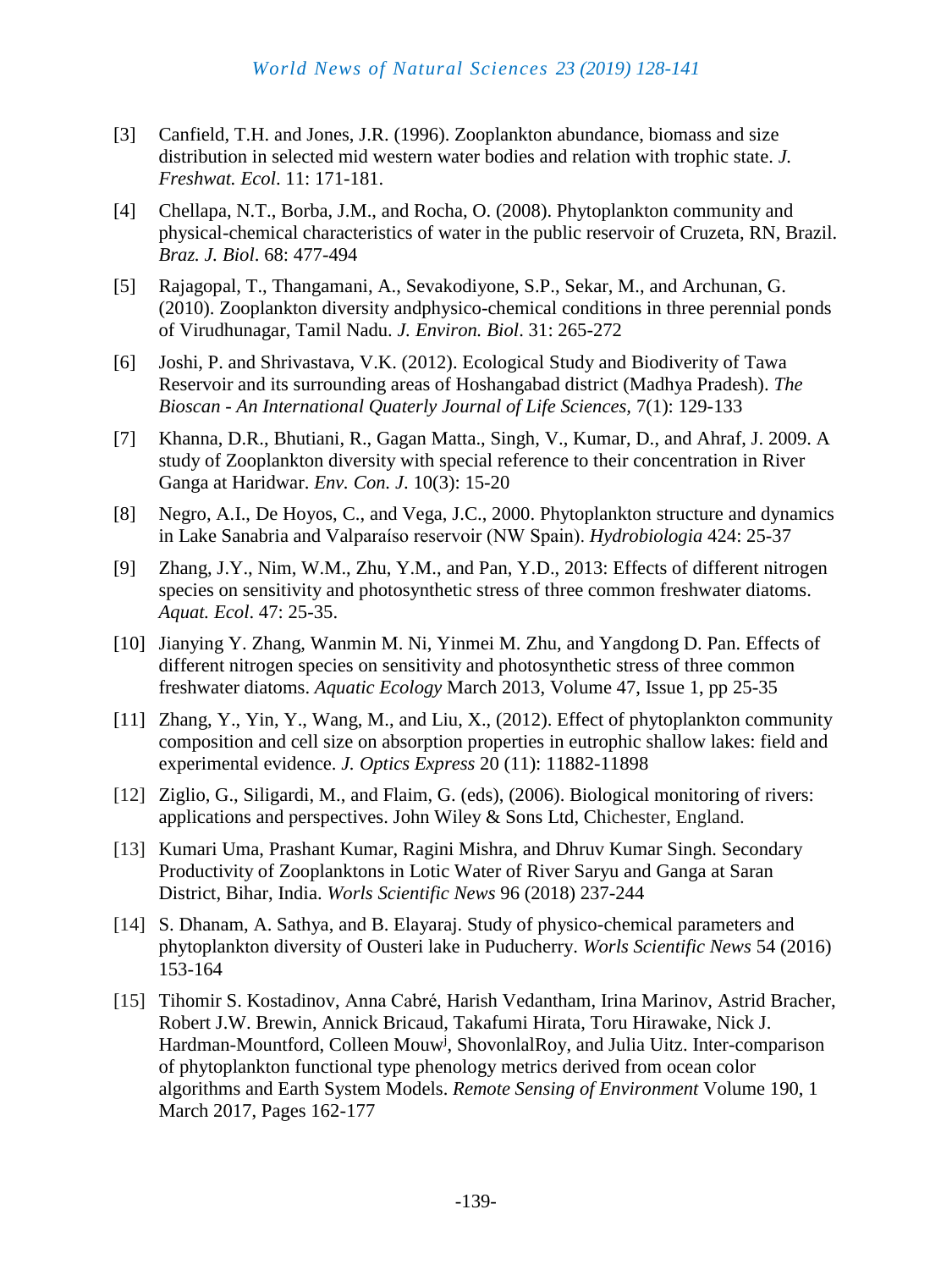- [16] Chao Chai, Tao Jiang, Jingyi Cen, Wei Ge, and Songhui Lu. Phytoplankton pigments and functional community structure in relation to environmental factors in the Pearl River Estuary. *[Oceanologia](https://www.sciencedirect.com/science/journal/00783234)* [Volume 58, Issue 3,](https://www.sciencedirect.com/science/journal/00783234/58/3) July–September 2016, Pages 201-211
- [17] Brooks, J.L., 1950. Speciation in ancient lakes (concluded). *The Quarterly Review of Biology* 25: 131–176.
- [18] Brooks, J.L. and S.I. Dodson, 1965. Predation, body size and composition of plankton. *Science* 150: 28–35.
- [19] Bucka, H. and R. Żurek, 1992. Trophic relations between phyto-and zooplankton in a field experiment in the aspect of the formation and decline of water blooms. *Acta Hydrobiologica* 34: 139–155.
- [20] Carlotti, F. and H.J. Hirche, 1997. Growth and egg production of female *Calanus finmarchicus*: An individual-based physiological model and experimental validation. *Marine Ecology Progress Series* 149: 91–104.
- [21] Defaye, D., 2007. A new Tropocyclops (Copepoda, Cyclopidae) from Lake Matano, Indonesia. *Zootaxa* 54: 17–29.
- [22] Dumont, H. J. & H. Segers, 1996. Estimating lacustrine zoo-plankton species richness and complementarity. *Hydrobiologia* 341: 125–132.
- [23] Dumont, H.J., I. van de Velde, and S. Dumont, 1975. The dry weight estimate of biomass in a selection of Cladocera, Copepoda and Rotifera from the plankton, periphyton, and benthos of continental waters. *Oecologica* 19: 75–97.
- [24] Hall, D.J., S.T. Threlkeld, C.W. Burns, and P.H. Crowley, 1976. Size-efficiency hypothesis and size structure of zooplankton communities. *Annual Review of Ecology and Systematics* 7: 177–208.
- [25] Hobaek, A., M. Manca, and T. Andersen, 2002. Factors influencing species richness in lacustrine zooplankton. *Acta Oecologica* 23: 155–163.
- [26] Holtan, H., L. Kamp-Nielsen, and A.O. Stuanes, 1988. Phosphorus in soil, water and sediment: An overview. *Hydrobiologia* 170: 19–34.
- [27] Ogutu-Ohwayo, R. and R.E. Hecky, 1991. Fish introductions to Africa and some of their implications. *Canadian Journal of Fisheries and Aquatic Sciences* 48: 8–12.
- [28] Pinto-Coelho, R., B. Pinel-Alloul, G. Méthot, and K.E. Havens, 2005. Crustacean zooplankton in lakes and reservoirs of temperate and tropical regions: variation with tropical status. *Canadian Journal of Fisheries and Aquatic Sciences* 62: 348–361.
- [29] Reynolds, C.S., S.N. Reynolds, I.F. Munawar, and M. Munawar, 2000. The regulation of phytoplankton population dynamics in the world's largest lakes. *Aquatic Ecosystem Health Management* 3: 1–21.
- [30] Roy, D., M.F. Docker, G.D. Haffner, and D.D. Heath, 2007. Body shape vs. colour associated initial divergence in the Telmatherina radiation in Lake Matano, Sulawesi, Indonesia. *Journal of Evolutionary Biology* 20: 1126–1137.